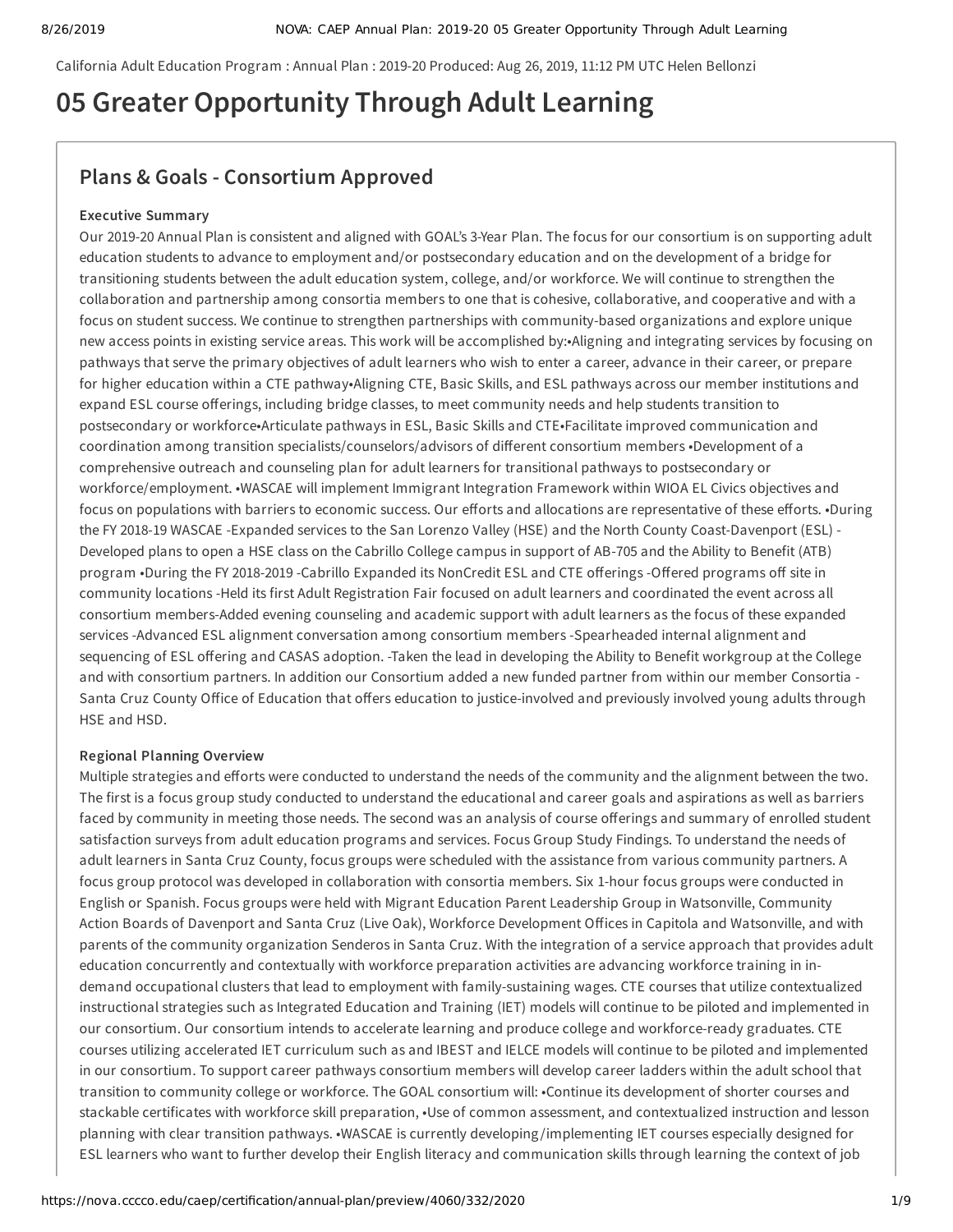#### 8/26/2019 NOVA: CAEP Annual Plan: 2019-20 05 Greater Opportunity Through Adult Learning

skills. •Cabrillo College and Career Advancement Charter/SCCOE will explore effective IET/VESL courses•Consortium members will align their CTE and ESL curriculum for acceleration and seamless transition. •Adult school members will focus their basic skills instruction contextualized for a specific occupation or cluster of occupations within an industry or field. •Members will work together to identify CASAS adult literacy levels and workforce preparation necessary to successfully transition into and complete postsecondary education or training across all consortium member institutions is underway. •The Career Advancement Charter is developing and implementing ESL courses at identified sites that are designed to support English learners with the completion of their high school diploma and job skills trainings that lead to career training readiness. Provide instructional supports to students to aid in the transition into post secondary and/or job training opportunities with academic success.•Through meaningful engagement WASCAE, Cabrillo, and SCCOE instructors will share curriculum, analyze literacy levels and needs of students and develop aligned program curriculum and plans. •Develop and implement a writing rubric to agree on writing skill levels; reach consensus on what specific skills constitute the various NRS levels 1-6•Improve data integrity and documenting outcomes utilizing Community Pro and dedicate resources/staffing to maintain of longitudinal tracking and warm handoff referral system•Develop consortium wide strategic grassroots and multi-approach outreach and communication campaign to increase adult education community awareness including vertical alignment and what they mean to the broader community•Implementation of PD around the following: Adult learning theory CASAS Assessment, Growth Mindset, Culturally Responsive Teaching•Implementing ATB across GOAL consortium:•Develop work teams for the design of a Student Support Continuum plan: 1) Transition Specialists team (monthly)2) Guidance team comprised of Counselors (quarterly)3) Admin/staff team (monthly)

## **Meeting Regional Needs**

### **Regional Need #1**

#### **Gaps in Service / Regional Needs**

Currently we do not offer specific bridge classes from WASCAE or SCCOE to Cabrillo. This gap in services will be further explored in FY 2019-20. Recent immigrant adult EL's face significant barriers such as schedule restrictive jobs in field work and construction, low wages and the need for childcare. These students need flexible evening programs with supports in place. The CAC began implantation of an ESL class in Feb 2019 one night per week. Student interest was high however the lack of supports such as childcare and dinner resulted in variable attendance rates more resources are needed to meet the need of the Watsonville English learner community.Day labor worker centers were surveyed expressed high interest in having both ESL and Construction job literacy training classes in the evening. A review of student academic performance indicates that CAC students resemble the surrounding district in that the greatest area of need are in reading and math for most students but especially English Learners.

#### **How do you know? What resources did you use to identify these gaps?**

GOAL's 3 Year Planning, conversations, focus groups as well as Community Action Board of Santa Cruz county in partnership with the GOAL Consortium, conducted a year long county wide study of adult learners Conclusions of Board members from interacting with key agencies, results of contracted services from Pedroso Consulting, students, and community members; low numbers of students transitioning from adult schools to college. Lack of established structures for outreach and transition support among member entities. Our consortium has not offered opportunities for counselors to meet on a regular basis and to develop common messaging, tools and materials.

#### How will you measure effectiveness / progress towards meeting this need?

Surveying increased awareness of GOAL initiatives; increased # of students enrolled in aligned pathways (ESL, CTE); increased knowledge of on and off ramps between education and career pathways; consistency of messaging through marketing by all consortia members; at least one collaborative (AE/CC) community event promoting educational opportunities for adults and bridges to community college, job training, and employment. Partner with existing counselor conference to add specific breakout sessions for consortia member counselors and transition specialists.Students will graduate from high school with increased math and English proficiency, improved job skills literacy, and greater post secondary opportunities as measured by achievement data, CASAS pre and post testing, Community Pro transition to Cabrillo data. Graduation rates, community college enrollment.

## **Regional Need #2**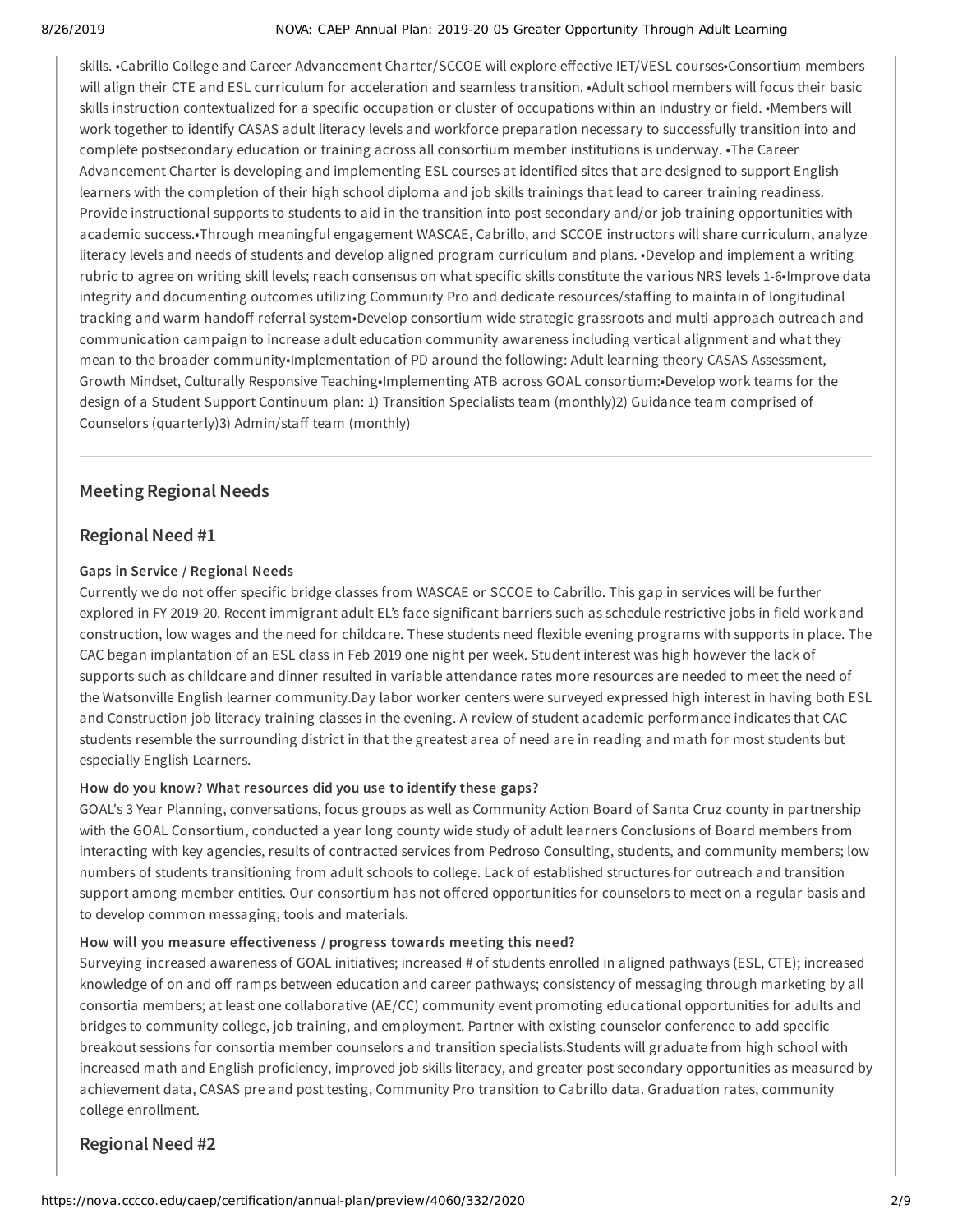#### **Gaps in Service / Regional Needs**

Low number of adult learners transitioning from WASCAE to Cabrillo College. Adult learners need clearer pathways and access points to navigate adult school to college pathways. Articulation between adult schools and college CTE courses is needed. Contextualized learning models will be implemented to create smoother transitions and likelihood for success for adult learners. Contextualized basic skills and language development will be included in CTE specific career pathway courses.CAC is designed to respond to the high educational needs for school re-entry of incarcerated, adjudicated, parenting and/or recovering young adults. Therefore, most CAC students enroll with a literacy level below what is typical for a young adult in school. CAC's primary goal continues to be assisting students to make progress towards graduation from high school while increasing their English proficiency and maximizing their post secondary opportunities, with a focus on career exploration and job skills literacy

#### **How do you know? What resources did you use to identify these gaps?**

Extensive local and regional data, interviews with consortia members, interviews with community partners as well as students and staff from Cabrillo College and WASCAEA review of student academic performance indicates that CAC students resemble the surrounding district in that the greatest area of need are in reading and math for most students but especially English Learners.

#### How will you measure effectiveness / progress towards meeting this need?

Implementation of a co-located HSE class on the Cabrillo campus and tracking transitions to Cabrillo and other postsecondary options for adult learners.

### **Regional Need #3**

#### **Gaps in Service / Regional Needs**

The top ten occupations in Santa Cruz County do not require Post-Secondary education. While these jobs provide needed income for local families, the community would be well served if there were more middle skill jobs available. Adult learners need clearer pathways and access points to navigate adult school to college pathways. Articulation between adult schools and college CTE courses is needed. Development of short stackable CTE credit and noncredit courses in high and in demand jobs to help adult learners transition to the workforce and post secondary studies.

#### **How do you know? What resources did you use to identify these gaps?**

By analyzing EMSI Labor Market Analytics economic scan by employment for Santa Cruz County we see that we have an active job market with 31,257 unique jobs posted in the last 12 months (April 2018 to March 2019). The University of California posted the most with 1,254 unique postings. The vast majority of jobs are located in Santa Cruz at 46% with Watsonville in a distant second place at 18%.

#### How will you measure effectiveness / progress towards meeting this need?

Measure the progress towards the development of NonCredit CTE courses focused in high in demand sectors in the Santa Cruz Region, # of students that transition from adult school to Cabrillo's CTE courses

### **Regional Need #4**

#### **Gaps in Service / Regional Needs**

Data systems across GOAL members are not aligned to ensure quality data in decision-making, understanding, and acknowledgement of program needs across the region. We need a robust and dynamic data systems to ensure quality data and accountability in tracking student progress, transitions, and decision making in our consortium.

#### **How do you know? What resources did you use to identify these gaps?**

Lack of data systems to measure student transition and tracking to support student learning and success. Through working leadership meetings and dialog among GOAL consortium members, it was apparent that data systems across the consortium are not consistent. In preparing the 3 year plan, a specific focus and request was made when analyzing regional needs and data. The plan revealed that there were gaps in how services were provided and captured across consortium member systems.

#### How will you measure effectiveness / progress towards meeting this need?

Meeting objectives, frequency, timeline, and outcomes will be reviewed regularly. An established system to continuously review of data and the regional impact will be developed. This established process will facilitate the aligning of the data collection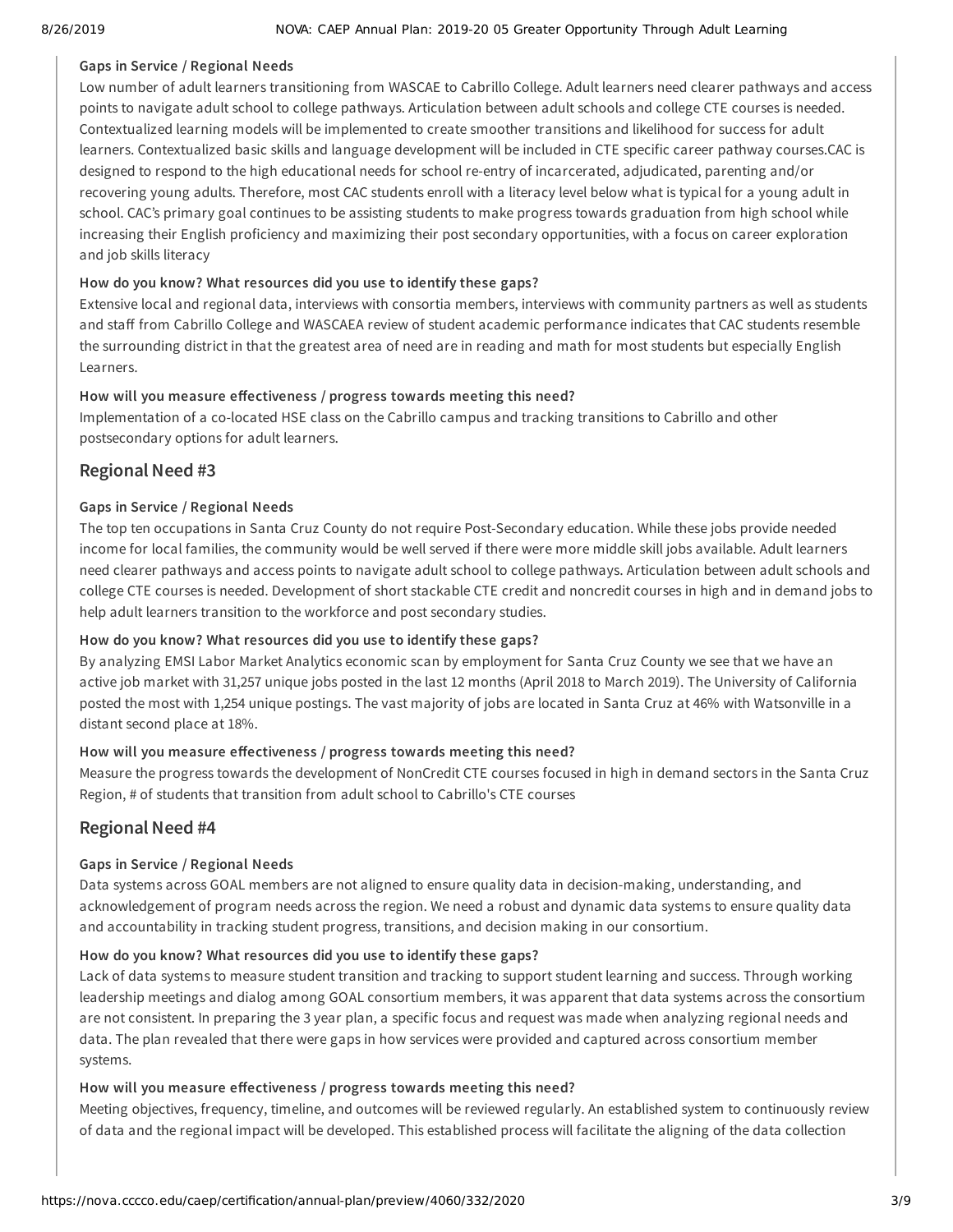across the consortium. As a result, consortium members will have an aligned data system that will allow agencies to have a better understanding of gaps in data collection. Additionally, data quality and procedures will be developed and implemented.

## **Gaps In Service**

#### **New Strategies**

#### **Strategy #1**

With the adoption of CASAS by all members including the community college we will continue towards program alignment and seamless transitions. This will support a smoother transition from students from the adult school to the college without having to retest students. We will use Community Pro to share student information as necessary to ease their transition.

#### **Strategy #2**

Utilize tools such as Community Pro to close gaps of service and create a safety net for students. Other strategies planned through WASCAE include new Security position in Santa Cruz sites, IT infrastructure in Santa Cruz and software which may include: APEX, Cyber High, MS-Office 2019, and accreditation expenses

#### **Strategy #3**

Aligning ESL program levels will help us address the need for English as a Second Language services, address gaps in our County and determine best how to allocate resources.

#### **Strategy #4**

The American Community Survey data and the Workforce Development report noted the large number of adult learners with less than a high school diploma. Currently, GOAL serves 2,850 adult learners. There are over 27,800 residents 18 or older with less than a high school diploma or equivalency. GOAL services approximately 10% of the those who could benefit from GED/HiSET services. Additionally, GED courses in Spanish exist but, as noted in the focus group, few are aware of these courses or aware of GOAL services and resources overall. The adults we surveyed face significant berries that suppress their ability to enroll. To increase the number of adult learners served, GOAL should continue to build its marketing and outreach campaign to ensure targeted communities are informed and aware of GOAL's services and resources.

#### **Strategy #5**

Our consortium intends to accelerate learning and produce college and workforce-ready graduates. CTE courses utilizing accelerated IET curriculum such as and IBEST and IELCE models, will continue to be piloted and implemented in our consortium. To address the need to create bridge programs and develop pathways to college and workforce, we propose to pilot career pathways from the adult school to the college. The GOAL consortium will continue its development of shorter courses and stackable certificates with workforce skill preparation, use of common assessment, and contextualized instruction and lesson planning with clear transition pathways. NonCredit and Credit programs that address adult education and literacy workforce preparation and workforce training for obtaining industry recognized and academic credentials will support our efforts. These industry sectors have been identified through LMI data and have demonstrable labor force needs/gaps. Our consortium hopes to leverage other services from the LWDB and CBOs supporting recruitment, wrap-around support services, and navigation to facilitate transition and track outcomes supporting these additional bridge programs. The key points that were considered for these career oriented pathways were the identification of current pathway alignment and/or integration of the two systems and how to expedite the transition of adult learners to postsecondary education or into the workforce. Faculty from both systems are learning about the existence of various programs in each of the respective programs, the unique challenges facing both and how to design and coordinate the planning process to better serve students. Strategies•Colocation of classes that support co-enrollment and bridges between AS and CC - Expand CTE program by leveraging member resources and facilities, including community college, adult school facilities and staff. Analysis of our work plans and current levels or service show a need to increase CTE offerings in the northern part of our region. This provides an opportunity to increase collaboration between the adult school and community college.•Integrate IET and other contextualized learning models such as IBEST, I-DEA to create bridge programs and develop Adult Career Pathways to college and workforce •Development of secondary and ESL bridges at AE that can support CTE at post-secondary as part of a transition strategy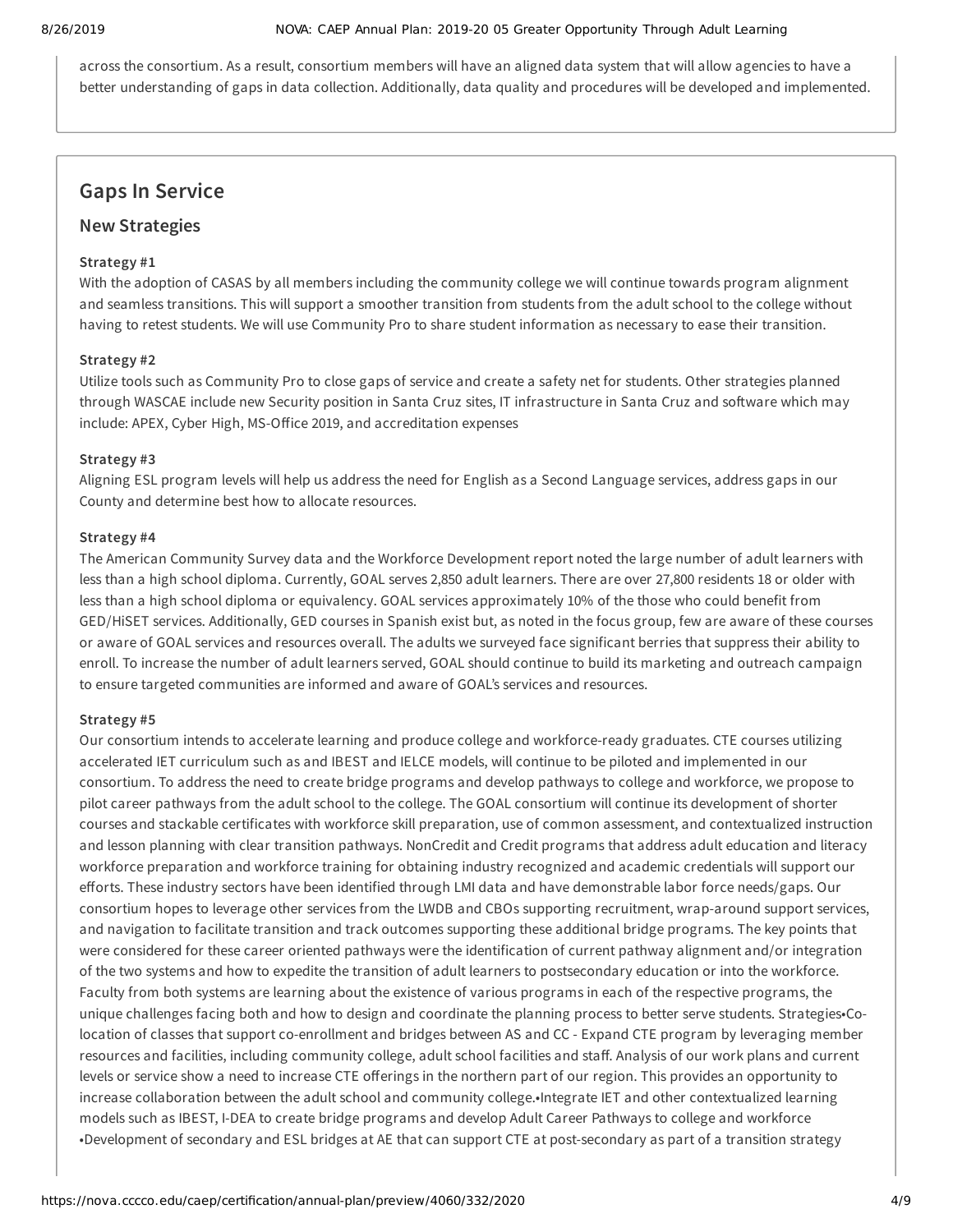•Review existing CTE programs of study to identify potential links and alignment. •Programs of study without a postsecondary link should be evaluated for relevance and with the state's larger workforce priorities

## **Seamless Transitions**

#### **New Strategies**

#### **Strategy #1**

With the adoption of CASAS by all members including the community college we will continue towards program alignment and seamless transitions. This will support a smoother transition from students from the adult school to the college without having to retest students. We will use Community Pro to share student information as necessary to ease their transition.

#### **Strategy #2**

Collaborative work groups will identify gaps and patterns and develop effective practices for addressing these in order to seamless transition students and incentivize acceleration of student progress. For the purpose of creating a seamless career pathway for adult education students transitioning to community college we will utilize multiples measures for course placement as part of Cabrillo's matriculation process for adult education ESL students arriving at the College. By avoiding over-testing of students (such as CASAS and the self-guided placement at Cabrillo) and building upon the students' existing test results and academic accomplishments, the use of multiple measures to inform placement of students in courses provides a seamless transition into Cabrillo's ESL program.

#### **Strategy #3**

For the purpose of creating a seamless career pathway for adult education students transitioning to community college we will utilize multiples measures for course placement as part of Cabrillo's matriculation process for adult education ESL students arriving at the College. By avoiding over-testing of students (such as CASAS and the self-guided placement at Cabrillo) and building upon the students' existing test results and academic accomplishments, the use of multiple measures to inform placement of students in courses provides a seamless transition into Cabrillo's ESL program. By developing eligible career pathway programs that facilitate concurrent enrollment in connected adult education eligible postsecondary programs, our two institutions will build bridges to facilitate our students' journey toward English acquisition and career development. It will broaden and deepen the working relationship among ESL professionals at both immigrant-serving institutions. and fill in possible support gaps to assist to students that are eligible for AB540. Finally, it will address an important goal of California Adult Education Program (AB86); that of opening doors of educational opportunity and access for our most vulnerable student populations.

#### **Strategy #4**

Member agencies will develop a plan for colocation of classes to support seamless transition for students. Members will adopt common assessment as the Adult School and SCCOE to help student with a seamless transition between agencies.

#### **Strategy #5**

Expand educational interventions and will provide a broader scope of support services to include implementation of career exploration learning, college counseling, registration, financial aid, job literacy growth assessment.

## **Student Acceleration**

### **New Strategies**

#### **Strategy #1**

Consortium members will align their ESL curriculum for acceleration and seamless transition. Collaborative work groups will identify gaps and patterns and develop effective practices for addressing these in order to seamlessly transition students and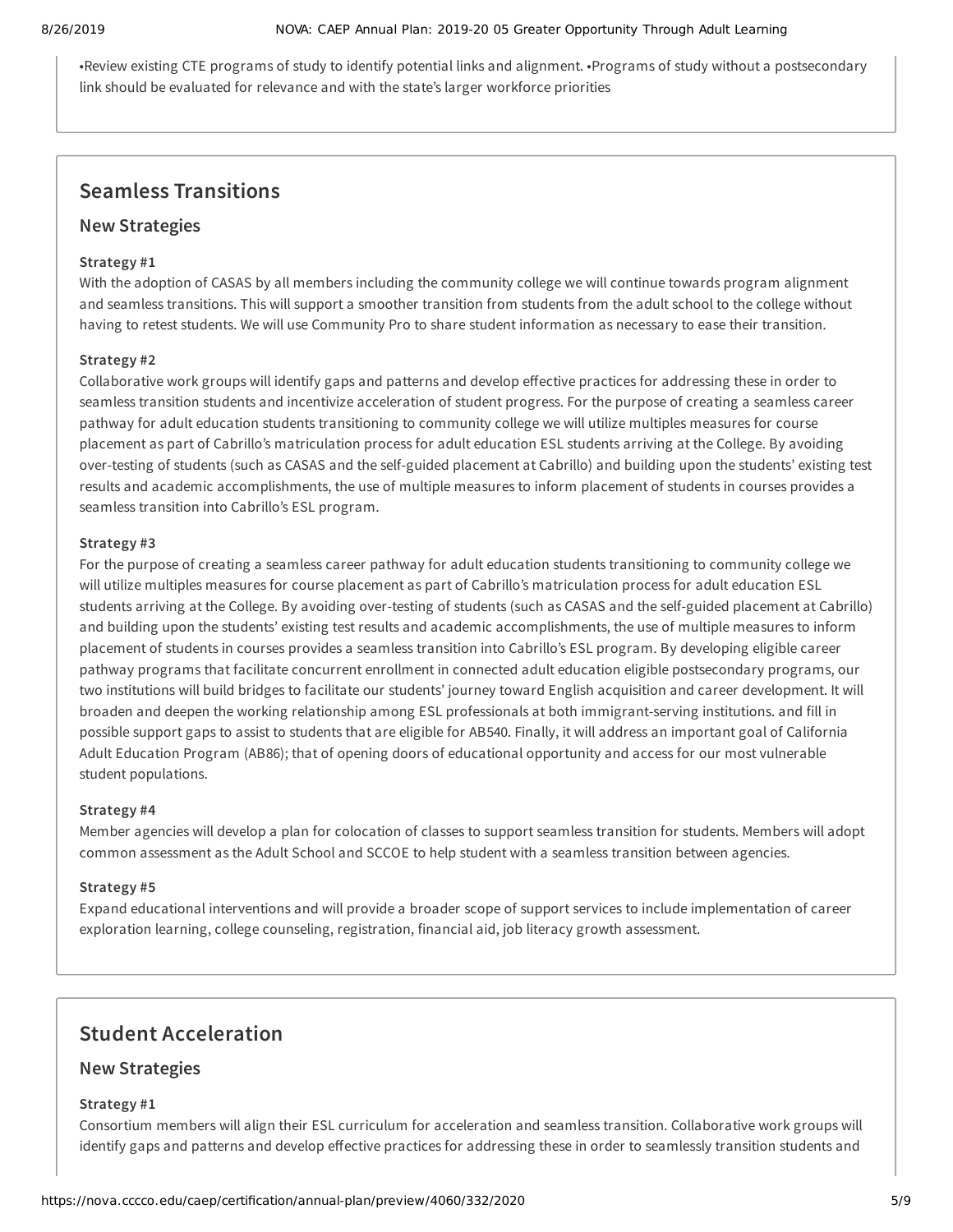incentivize acceleration of student progress.

#### **Strategy #2**

With the integration of a service approach that provides adult education concurrently and contextually with workforce preparation activities, we will advance workforce training in in-demand occupational clusters that lead to employment with family-sustaining wages. CTE courses that utilize contextualized instructional strategies such as Integrated Education and Training (IET) models, will continue to be piloted and implemented in our consortium as a vehicle Student Acceleration.

#### **Strategy #3**

Development of short term stackable certificates

## **Professional Development**

### **New Strategies**

#### **Strategy #1**

Through collaboration, planning, and Board meetings our consortium has reached consensus that the outlined professional development strategies will benefit adult learners' progress through K12 adult education towards postsecondary and workforce milestones. Much of our discussion and work around professional development is a result of statewide best practices and our own successes with agency level initiatives. Protective factors that may enable the success of our shared professional development initiatives include positive communication and agreement, planning for activities and shared resources. Barriers could include incongruent scheduling and meeting plans, faulty communications, and/or inability to compensate participants. We expect that by collaborating on shared professional development objectives and activities our consortium partners change the awareness, knowledge and skills of Human Centered Design (HCD), Community Pro, Professional Learning Communities (PLC) and Integrated Education and Training serves as a precondition for intermediate and long term outcomes.Implementation of PD around the following: Adult learning theory CASAS Assessment Growth Mindset Culturally Responsive TeachingSimilar to immediate outcomes of collaborating on professional development objectives (to help adult learners transition toward positive outcomes), we expect changes in behavior, decision-making and policies of our consortium that create a seamless system for adult students to progress through adult schools to postsecondary and/or workforce.

#### **Strategy #2**

Continue to build super regional efforts with neighboring Consortia. We will leverage Super- Regional efforts with Salinas Valley Adult Education Consortium, Monterey Peninsula Adult Education Consortia, and Gilroy ACE Adult Education Consortium in Training, coaching, and support on adult learning theories, pedagogy, and IET.

#### **Strategy #3**

Aligning our respective ESL programs will allow us to better address ESL professional development needs and to address student needs based on their goals and demographics. Attending conferences and workshops and visiting other consortia to learn about best practices. Conferences include: CAEP Summit, CATESOL, CAEAA, CCAE, CCCAOE, and others

## **Leveraging Resources**

### **New Strategies**

#### **Strategy #1**

WASCAE continues to collaborate with key partners to leverage and braid existing resources in order to better serve our community. As a WASC accredited agency and a WIOA Title II participant, WASCAE has aligned consortium goals with those plans provided and mandated by their accrediting body and the Local Workforce Development Board. WASCAE is working to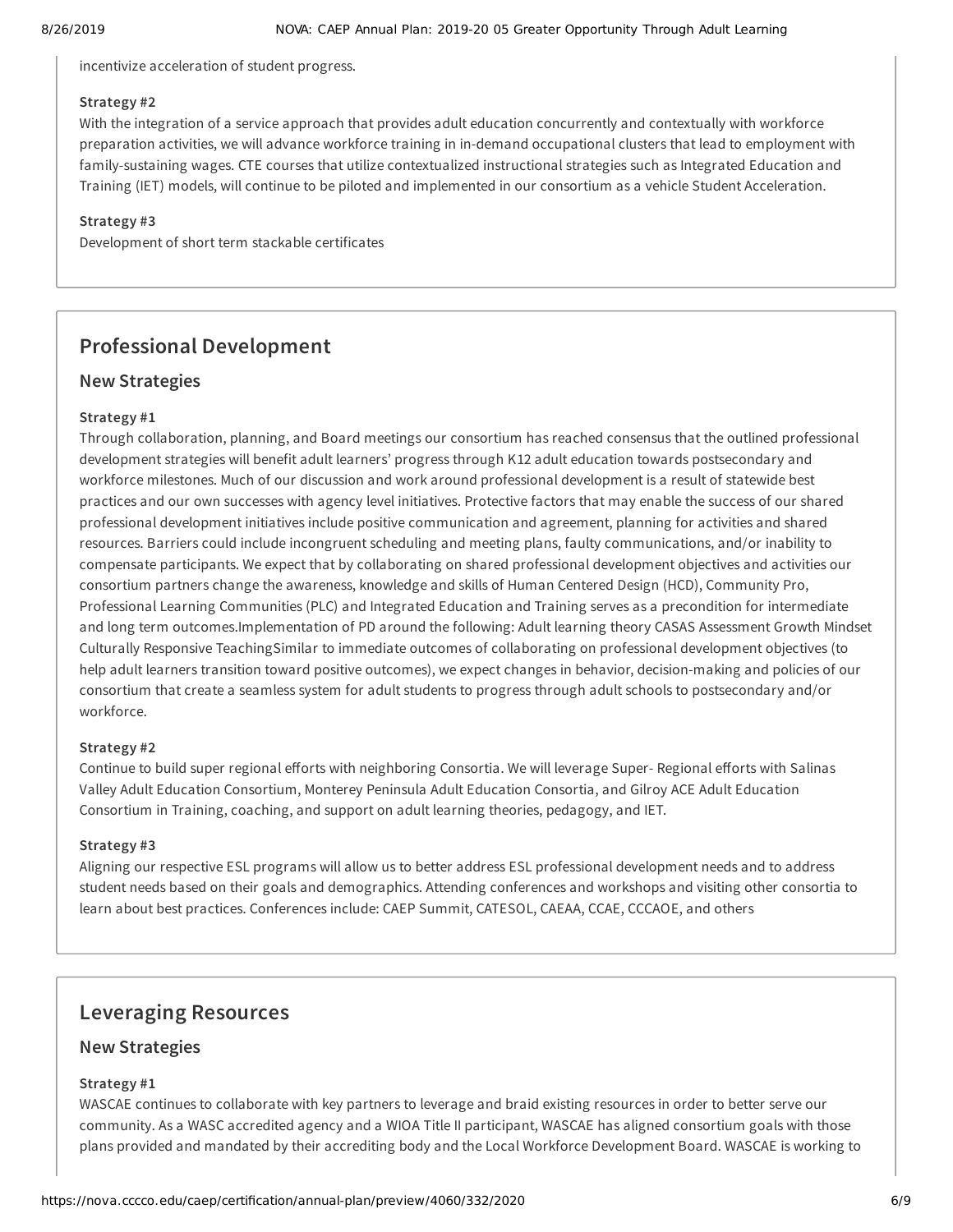#### 8/26/2019 NOVA: CAEP Annual Plan: 2019-20 05 Greater Opportunity Through Adult Learning

align certain member program areas they have identified capacity to do so and the current effort is to align ESL classes across the consortium region. Through our partnerships with Condensed Curriculum, The Monterey Bay Central Labor Council and The Monterey Bay Optometry Society WASCAE is able to offer internships (and externships which are not paid) with known employers including pharmacies, construction industry contractors and optometrists. Several local skilled nursing facilities host our nursing assistant student to complete their required clinical rotations at their sites.

#### **Strategy #2**

Our consortium hopes to leverage other services from the LWDB and CBOs supporting recruitment, wrap-around support services, and navigation to facilitate transition and track outcomes supporting these additional bridge programs. The key points that were considered for these career oriented pathways were the identification of current pathway alignment and/or integration of the two systems and how to expedite the transition of adult learners to postsecondary education or into the workforce. Faculty from both systems are learning about the existence of various programs in each of the respective programs, the unique challenges facing both and how to design and coordinate the planning process to better serve students. Strategies include: •Co-location of classes that support co-enrollment and bridges between AS and CC - Expand CTE program by leveraging member resources and facilities, including community college, adult school facilities and staff. Analysis of our work plans and current levels or service show a need to increase CTE offerings in the northern part of our region. This provides an opportunity to increase collaboration between the adult school and community college.•Integrate IET and other contextualized learning models such as IBEST, I-DEA to create bridge programs and develop Adult Career Pathways to college and workforce•Development of secondary and ESL bridges at AE that can support CTE at post-secondary as part of a transition strategy•Review existing CTE programs of study to identify potential links and alignment.•Programs of study without a postsecondary link should be evaluated for relevance and with the state's larger workforce priorities

#### **Strategy #3**

Adult Learner Registration Fairs – Fairs will be conducted by leveraging the staffing capabilities of community college, adult school, COE, WDB in order to enhance community presence. Fairs will have a focus on adult immigrants and coordinated in an adult learner friendly environment with opportunities to make connections with instructors, counselors, and financial aid staff

## **Fiscal Management**

A narrative justifying how the planned allocations are consistent with the annual adult education plan which is based on **your CAEP 3-year plan.**

This 2019-2020 Annual Plan derives from GOAL's 3-Year Plan which was created through a variety of steps that included the inventory of current adult education programs and services offered within the Consortium region. Additionally, the Consortium members completed the Self-Assessment worksheet identifying areas in need of governance, policy and consensus. The Consortium student survey was administered to 99 students enrolled in ABE, ESL, GED, CTE, and CAEP classes. Focus groups where held with adult learners in our community to assess their educational and workforce needs, obstacles and barriers. From this, the consortium created a summary of recommendations. It is from this data that the 2019-2020 Annual Plan was created.

**An approach to incorporating remaining carry-over funds from prior year(s) into strategies planned for 2019-20.** Any unexpended awards will be used to further goals, activities, and outcomes as outlined in GOAL's 3 Year Plan. Remaining carry-over funds from prior-years will be reviewed by consortium members to examine possibilities for applying them to the 2019-2020 strategies.

## **Certification**

**Cabrillo CCD - Member Representative**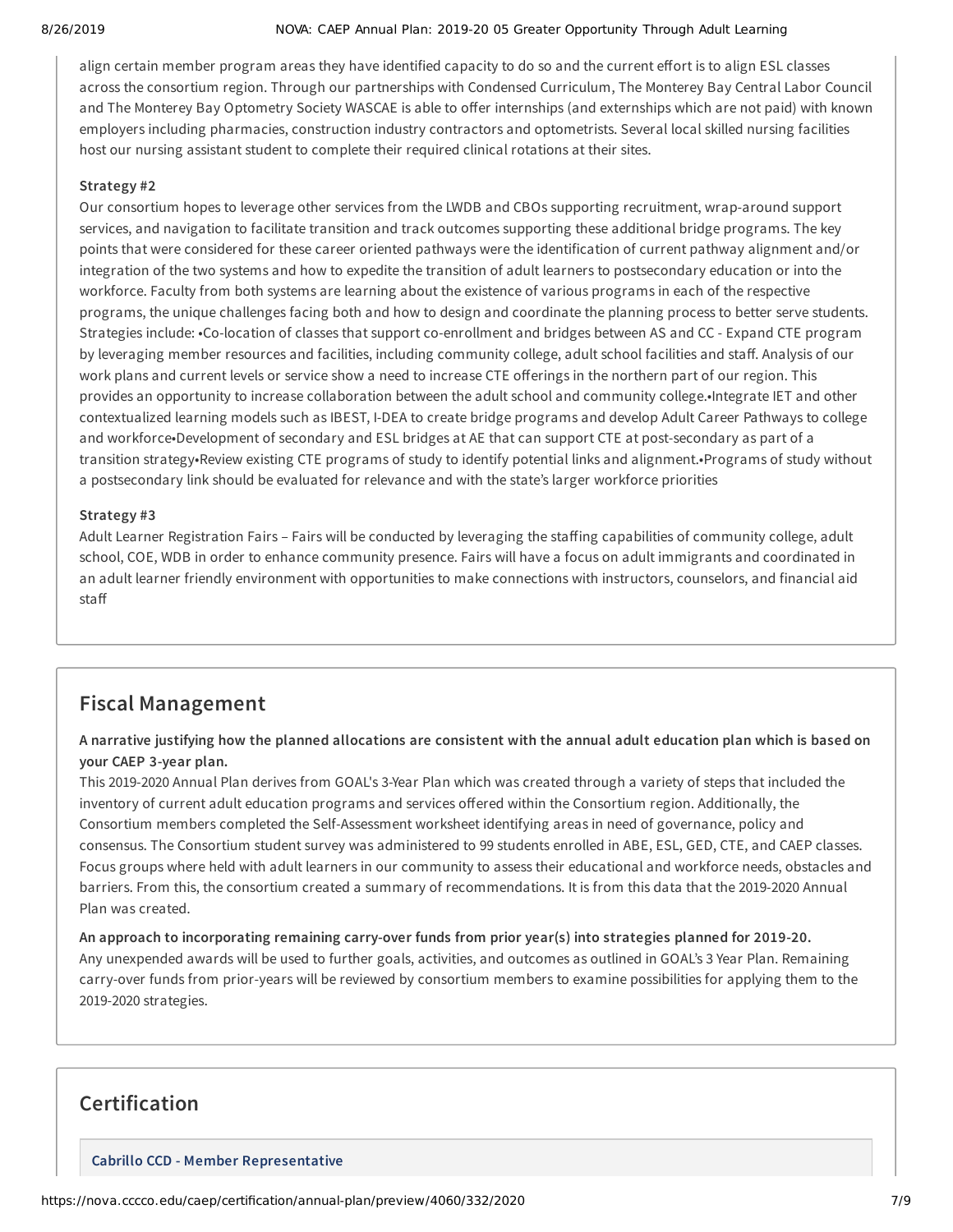**Matthew Wetstein** President [mawetste@cabrillo.edu](mailto:mawetste@cabrillo.edu) (831) 479-6302

**Annabelle Rodriguez** Consortia Director - GOAL [annabelle.rodriguez@cabrillo.edu](mailto:annabelle.rodriguez@cabrillo.edu) (831) 477-3388

#### Approved by Dr. Ma tthew Wetstein

### **2019-08-22**

#### **Pajaro Valley Unified - Member Representative**

**Michelle Rodriguez** [michelle\\_rodriguez@pvusd.net](mailto:michelle_rodriguez@pvusd.net) (831) 786-2135

**Helen Bellonzi** Director of Finance-PVUSD [helen\\_bellonzi@pvusd.net](mailto:helen_bellonzi@pvusd.net) (831) 786-2340

#### Approved by Helen Bellonzi

#### **2019-08-26**

#### **Santa Cruz City High - Member Representative**

**Kris Munro** [kmunro@sccs.santacruz.k12.ca.us](mailto:kmunro@sccs.santacruz.k12.ca.us) (831) 429-3410

#### Approved by Kris Munro

**2019-08-22**

#### **Santa Cruz Co. Oice of Education - Member Representative**

**Faris Sabbah** Deputy Superintendent of Schools [fsabbah@santacruzcoe.org](mailto:fsabbah@santacruzcoe.org) (831) 750-7377